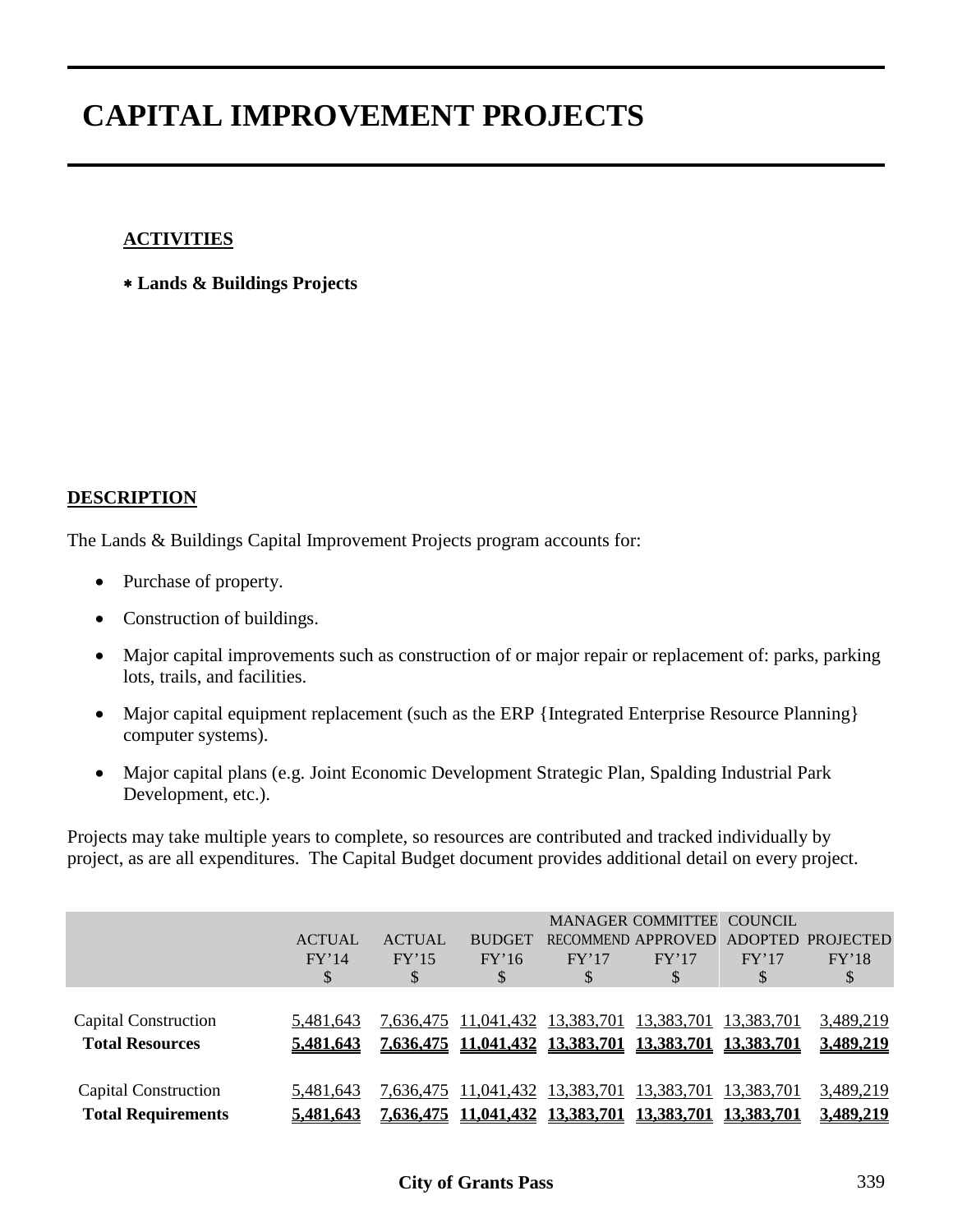#### *Services Delivered:*

This activity accounts for the purchase of property, construction or major repair of buildings, major repair and replacement projects for the City's park land and facilities, and special projects that support Council's Strategic Plan.

#### *FY'17 Anticipated Accomplishments & Corresponding Council Goal - Strategic Plan Item:*

• **Each Lands and Buildings (LB) Capital project is proposed and adopted based on its contribution/support to Council Goals and promotion of the Strategic Plan**

The Lands and Buildings Capital program is driven by the Council's Strategic Plan. The primary focus is on delivering the desired results with increased efficiency and effectiveness. The new FY'17 projects address projects like: Improving 5<sup>th</sup> and H Street parking lot to promote multiple uses; developing landscaping and parking at Park Street, Allen Creek Sports Park funding, and other Parks projects; lighting up downtown in alleyways and railroad tracks; and exploring the feasibility of a Fire District. Some projects have dedicated funding sources and others are proposed to be funded from other sources including transfers from the General Fund. Newly proposed projects include:

- Allen Creek Sports Park Complex.
- Light up downtown in alleyways and railroad tracks.
- Develop landscaping and parking at Park Street.
- Explore feasibility of Fire District.
- Improve 5<sup>th</sup> and H Street parking lot to promote multiple uses.
- Exterior building remodel for the Downtown Welcome Center.
- Develop Hillcrest Park Reserve.
- Enhance Riverside Park.
- Support installation of an art piece for a City parking lot.
- Expand year-round tree lights in the downtown.
- Expand use of community video cameras.
- Install public trash cans and recycling bins around town.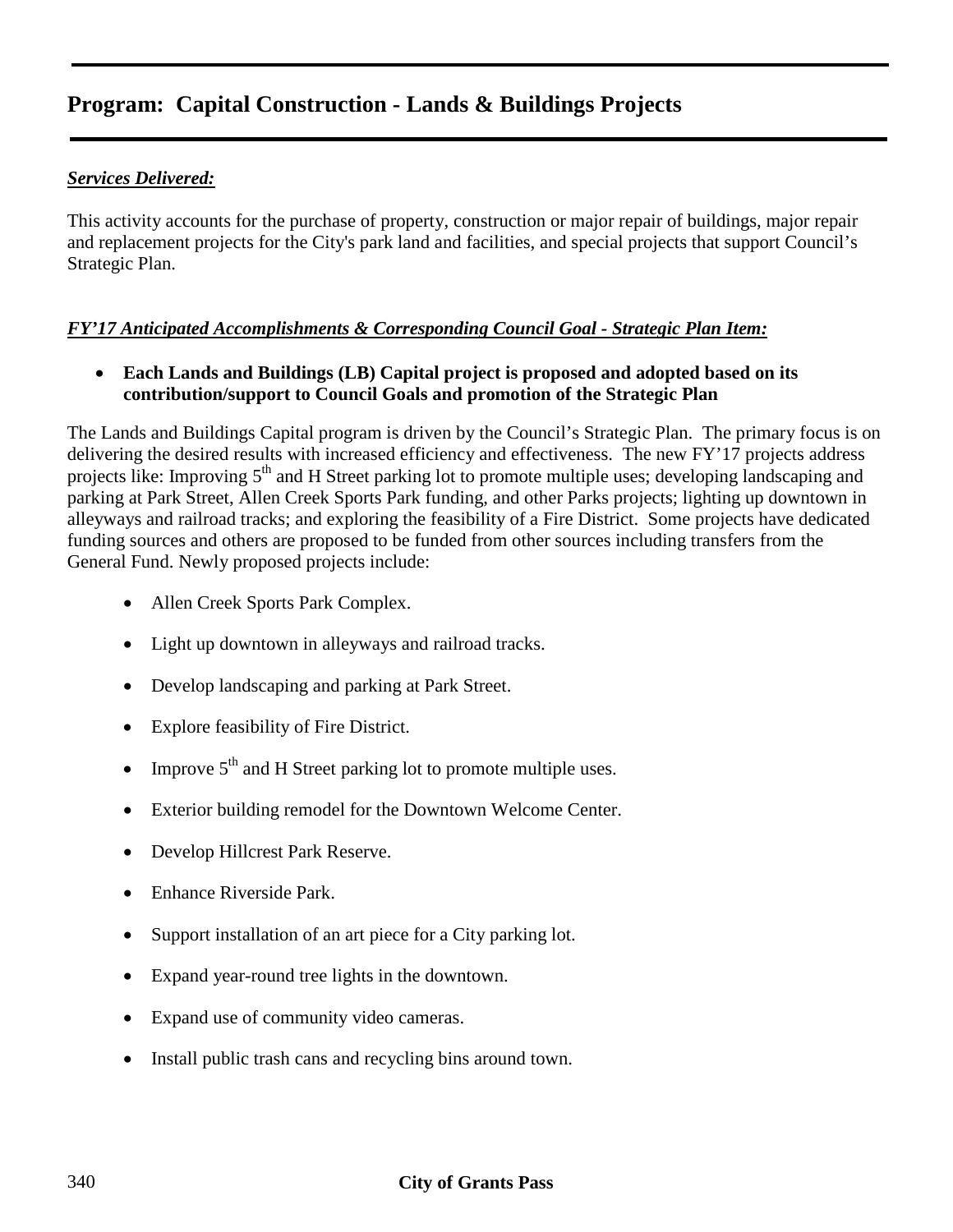#### *Budget Highlights:*

The City continues to look for grants where possible to fund capital projects. The City is working on the CMAQ sidewalk grant, the CDBG entitlement grants, and is looking for other grant opportunities where ever possible. We also use dedicated funding sources such as Parks System Development Charges and PEG funding sources for dedicated source projects.

Sources of revenue for LB Projects include proceeds from sale of real property, a percentage of Transient Room Tax receipts, transfers from General Fund operations, General Support, grants and donations, Parks System Development Charges and use of a small remaining balance prior completed projects when approved by the City Council.

The project listing shows resources across the columns. Columns show the "Actual resources through FY'15"; the re-assessed resource needs of projects using current data for the "Revised FY'16" column, guiding our "Recommended FY'17" and resources estimated "Through FY'17". We have "Future Years" and "Total Project" columns for each project. Refer to the Capital Budget Book for more information on individual projects.

The individual project pages describe the project, the need, future and ongoing costs, and the total project cost. The tables show when and where the money is budgeted to come from, the expenses incurred and budgeted to incur through completion.

#### *FY'16 Activity Review:*

Projects anticipated to be complete in FY'16 include: Urban Growth Boundary Planning, A school-park construction project, technology lifecycle management project, mountain bike park improvement project, redundant disk backup system, historic district expansion, portable goals at Reinhart Park, Sobering Center assistance, and criminal justice sales tax analysis project.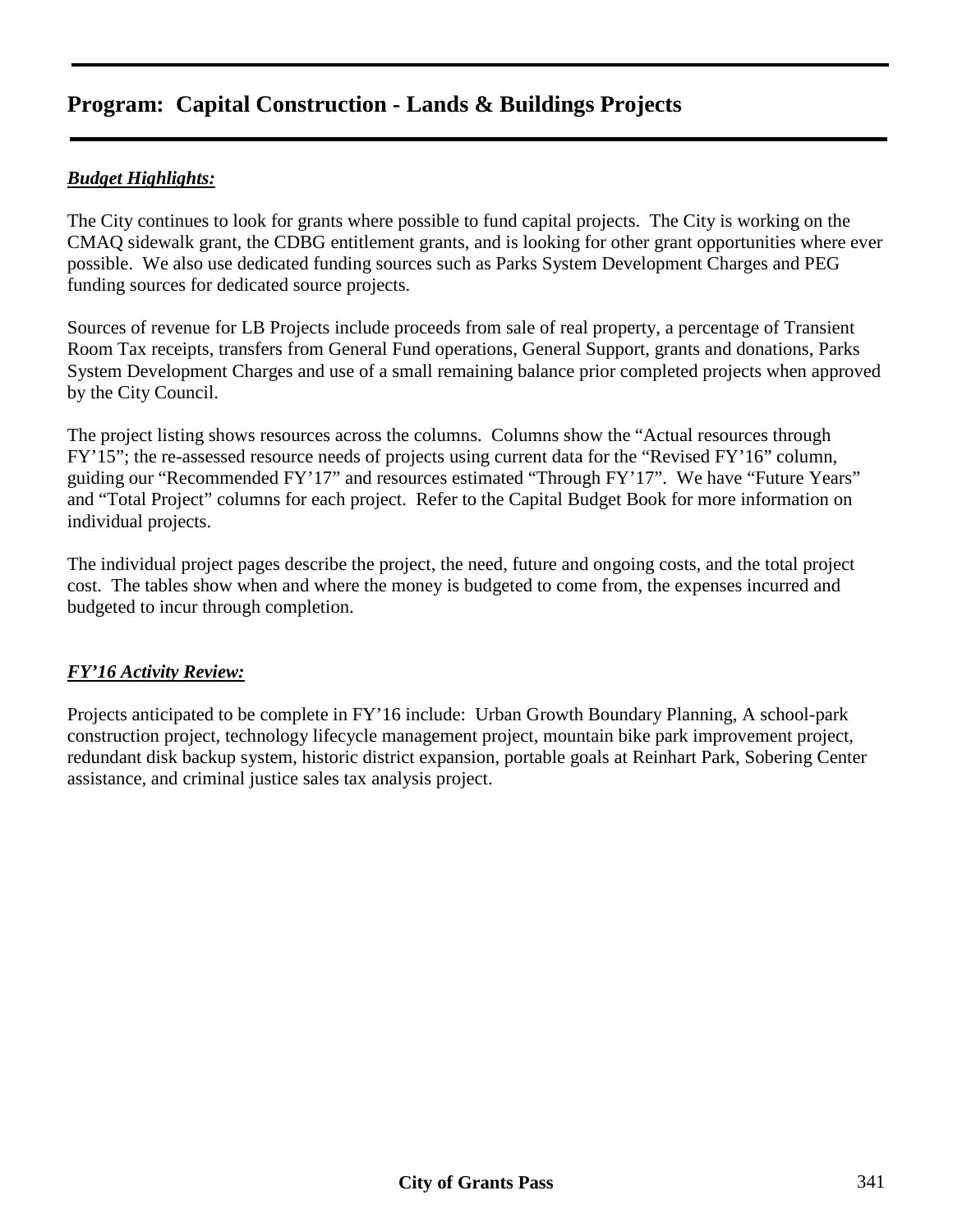|        |                                                                              |                  | ALL AC <u>TIVE CAPITAL PROJECT RESOURCES</u> |                  |                  |                  |              |  |  |  |  |
|--------|------------------------------------------------------------------------------|------------------|----------------------------------------------|------------------|------------------|------------------|--------------|--|--|--|--|
|        | <b>Actual</b><br><b>Total</b>                                                |                  |                                              |                  |                  |                  |              |  |  |  |  |
|        |                                                                              | <b>Through</b>   | <b>Revised</b>                               | <b>Adopted</b>   | <b>Through</b>   | <b>Future</b>    | <b>Total</b> |  |  |  |  |
|        |                                                                              | <b>FY'15</b>     | <b>FY'16</b>                                 | <b>FY'17</b>     | <b>FY'17</b>     | Years            | Project      |  |  |  |  |
| LB0000 | 691 Miscellaneous Projects - General                                         | 4,132,862        | 16,804                                       | 1,431,970        | 7,055,641        | (215,303)        | 6,840,338    |  |  |  |  |
| LB4245 | Property Acquisition for Muni Parking                                        | 117,931          | 0                                            | $\boldsymbol{0}$ | 117,931          | $\boldsymbol{0}$ | 117,931      |  |  |  |  |
| LB4377 | Municipal Building and Land Fund                                             | 710,995          | 40,000                                       | 40,000           | 790,995          | 0                | 790,995      |  |  |  |  |
| LB4382 | <b>Industrial Financial Incentive Program</b>                                | 541,120          | $\boldsymbol{0}$                             | $\boldsymbol{0}$ | 541,120          | $\boldsymbol{0}$ | 541,120      |  |  |  |  |
| LB4383 | Non-Profit Infrastructure Incentive Prog.                                    | 175,922          | $\boldsymbol{0}$                             | 0                | 175,922          | $\boldsymbol{0}$ | 175,922      |  |  |  |  |
| LB4539 | Allen Creek Park Property Purchase                                           | 950,057          | $\boldsymbol{0}$                             | 25,000           | 975,057          | 176,830          | 1,151,887    |  |  |  |  |
| LB4564 | <b>City Service Center Shop Renovations</b>                                  | 81,874           | $\boldsymbol{0}$                             | $\boldsymbol{0}$ | 81,874           | $\boldsymbol{0}$ | 81,874       |  |  |  |  |
| LB4710 | <b>Overland Park Reserve</b>                                                 | 566,084          | (300)                                        | 23,500           | 589,284          | 285,621          | 874,905      |  |  |  |  |
| LB4832 | <b>River Road Reserve</b>                                                    | 3,679,369        | $\boldsymbol{0}$                             | 7,612            | 2,226,981        | 0                | 2,226,981    |  |  |  |  |
| LB4911 | Ramsey/Nebraska Property Sale                                                | (326)            | 0                                            | 30,000           | 29,674           | 0                | 29,674       |  |  |  |  |
| LB4955 | Allen Creek Trail: Ramsey to Hwy 199                                         | 119,408          | 125,000                                      | 43,900           | 288,308          | 15,491           | 303,799      |  |  |  |  |
| LB5067 | Tree Refund Program                                                          | 35,251           | 5,000                                        | 5,000            | 45,251           | 5,000            | 50,251       |  |  |  |  |
| LB5076 | Allenwood Park Development                                                   | 87,275           | (87,275)                                     | $\boldsymbol{0}$ | $\mathbf{0}$     | 162,000          | 162,000      |  |  |  |  |
| LB5077 | Re-Vegetation Program                                                        | 104,246          | 12,000                                       | 12,000           | 128,246          | 32,000           | 160,246      |  |  |  |  |
| LB6040 | Economic Stimulus                                                            | 36,141           | $\boldsymbol{0}$                             | $\boldsymbol{0}$ | 36,141           | $\boldsymbol{0}$ | 36,141       |  |  |  |  |
| LB6084 | Vacant Property Safety & Renovation                                          | 55,383           | 15,000                                       | 15,000           | 85,383           | 30,000           | 130,383      |  |  |  |  |
| LB6085 | Code and Plan Updates related to the<br>Urban Growth Boundary Expansion      | 151,127          | 77,930                                       | $\boldsymbol{0}$ | 229,057          | 75,000           | 304,057      |  |  |  |  |
| LB6099 | Property Acquisition and lot line legal Fees                                 | 25,241           | 5,000                                        | 5,000            | 35,241           | 15,000           | 50,241       |  |  |  |  |
| LB6101 | Business Software and E-Permitting                                           | 1,101,409        | 150,000                                      | 60,000           | 1,311,409        | 0                | 1,311,409    |  |  |  |  |
| LB6104 | <b>Woodson Park Improvements</b>                                             | 30,550           | 0                                            | 0                | 30,550           | 0                | 30,550       |  |  |  |  |
| LB6105 | PEG Fund Projects                                                            | 255,004          | 40,000                                       | 40,000           | 335,004          | 80,000           | 415,004      |  |  |  |  |
| LB6108 | Small Business Transportation SDC Incent.                                    | 228,392          | 0                                            | 0                | 228,392          | 0                | 228,392      |  |  |  |  |
| LB6135 | Urban Renewal Agency - Analysis                                              | 50,540           | 25,000                                       | 0                | 75,540           | 0                | 75,540       |  |  |  |  |
| LB6136 | <b>Fuels Reduction Plan</b>                                                  | 30,172           | $\boldsymbol{0}$                             | 0                | 30,172           | 15,000           | 45,172       |  |  |  |  |
| LB6138 | Downtown Hardscape                                                           | 20,173           | $\boldsymbol{0}$                             | 20,000           | 40,173           | 0                | 40,173       |  |  |  |  |
| LB6139 | City Entryway                                                                | 10,165           | $\boldsymbol{0}$                             | 20,000           | 30,165           | 0                | 30,165       |  |  |  |  |
| LB6141 | Emergency Generator in Municipal Bldg.                                       | 60,638           | 0                                            | $\boldsymbol{0}$ | 60,638           | 0                | 60,638       |  |  |  |  |
| LB6142 | Remote Emergency Equipment(Cameras)                                          | 41,112           | 90,000                                       | 20,000           | 151,112          | $\boldsymbol{0}$ | 151,112      |  |  |  |  |
| LB6184 | <b>Soccer Complex</b>                                                        | 144,973          | 110,000                                      | $\boldsymbol{0}$ | 254,973          | $\boldsymbol{0}$ | 254,973      |  |  |  |  |
| LB6185 | Aerial Photography                                                           | 50,000           | 0                                            | 0                | 50,000           | 0                | 50,000       |  |  |  |  |
| LB6189 | Existing Park & Sports Facility Rehab                                        | 125,214          | 56,000                                       | 65,283           | 246,497          | 60,000           | 306,497      |  |  |  |  |
| LB6190 | Riverside Park, River Trail                                                  | 80,251           | 50,000                                       | 30,000           | 160,251          | 30,000           | 190,251      |  |  |  |  |
| LB6191 | River Access Points in Parks                                                 | 45,402           | 0                                            | (25,000)         | 20,402           | 39,598           | 60,000       |  |  |  |  |
| LB6193 | Weekend Parkways-Open Streets                                                | 5,000            | 10,000                                       | 10,000           | 25,000           | 10,000           | 35,000       |  |  |  |  |
| LB6197 | Fire Sprinkler & Structural Retrofit<br><b>Grants for Historic Buildings</b> | 502,869          | 167,000                                      | $\boldsymbol{0}$ | 669,869          | $\boldsymbol{0}$ | 669,869      |  |  |  |  |
| LB6225 | <b>Fleet Maintenance Facility</b>                                            | 0                | 46,000                                       | 554,000          | 600,000          | $\overline{0}$   | 600,000      |  |  |  |  |
| LB6226 | Park Gazebo Replacement                                                      | 50,283           | (50,000)                                     | 25,000           | 25,283           | 25,000           | 50,283       |  |  |  |  |
| LB6227 | <b>Reinhart Park Irrigation Conversion</b>                                   | 70,396           | 110,000                                      | 76,756           | 257,152          | $\boldsymbol{0}$ | 257,152      |  |  |  |  |
| LB6228 | Alternative Fuel Facility Design & Impl.Plan                                 | $\boldsymbol{0}$ | $\boldsymbol{0}$                             | 112,000          | 112,000          | $\boldsymbol{0}$ | 112,000      |  |  |  |  |
| LB6229 | Downtown Lighting & Parking Lot Improve                                      | 250,000          | 60,000                                       | 200,000          | 510,000          | $\boldsymbol{0}$ | 510,000      |  |  |  |  |
| LB6230 | Joint Economic Development Strategic Plan                                    | 75,425           | 113,500                                      | $\boldsymbol{0}$ | 188,925          | 0                | 188,925      |  |  |  |  |
| LB6231 | Mountain Bike Park Improvements                                              | 50,283           | (50, 283)                                    | 0                | $\boldsymbol{0}$ | 250,000          | 250,000      |  |  |  |  |
| LB6232 | Loveless Park Improvements                                                   | 115,614          | (75,000)                                     | (20,000)         | 20,614           | 160,000          | 180,614      |  |  |  |  |
| LB6233 | DDA and AFD Evaluation and Clean Up                                          | 50,234           | $\boldsymbol{0}$                             | $\boldsymbol{0}$ | 50,234           | $\boldsymbol{0}$ | 50,234       |  |  |  |  |
| LB6235 | E & F Street Landscaping                                                     | 25,140           | 0                                            | $\boldsymbol{0}$ | 25,140           | $\boldsymbol{0}$ | 25,140       |  |  |  |  |

Continued on next page

#### 342 **City of Grants Pass**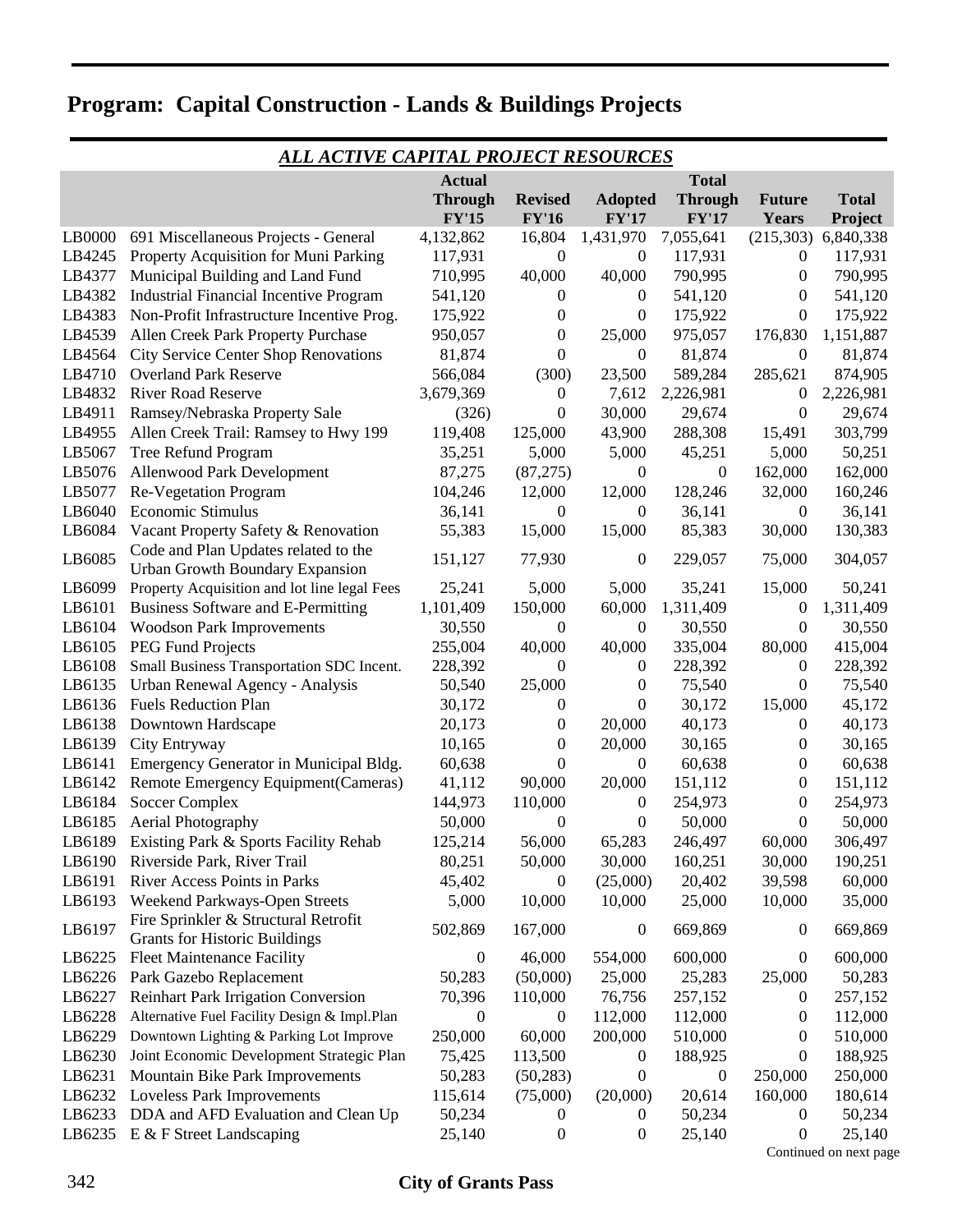| <b>ALL ACTIVE CAPITAL PROJECT RESOURCES - CONTINUED</b> |                                                                 |                  |                                      |                         |                                                     |                           |                      |
|---------------------------------------------------------|-----------------------------------------------------------------|------------------|--------------------------------------|-------------------------|-----------------------------------------------------|---------------------------|----------------------|
|                                                         |                                                                 | <b>Actual</b>    |                                      |                         | <b>Total</b>                                        |                           |                      |
|                                                         |                                                                 | <b>Through</b>   | <b>Revised</b>                       | <b>Adopted</b>          | <b>Through</b>                                      | <b>Future</b>             | <b>Total</b>         |
|                                                         |                                                                 | <b>FY'15</b>     | <b>FY'16</b>                         | <b>FY'17</b>            | <b>FY'17</b>                                        | <b>Years</b>              | Project              |
| LB6236                                                  | <b>Spalding Industrial Park Development</b>                     | $\boldsymbol{0}$ | 0                                    | 5,000,000               |                                                     | 5,000,000 3,000,000       | 8,000,000            |
| LB6263                                                  | <b>Croxton Park Parcel Sale</b>                                 | 11,753           | $\boldsymbol{0}$                     | $\boldsymbol{0}$        | 11,753                                              | $\boldsymbol{0}$          | 11,753               |
| LB6273                                                  | Redwood Empire Sign Restoration                                 | $\boldsymbol{0}$ | 25,000                               | $\boldsymbol{0}$        | 25,000                                              | $\overline{0}$            | 25,000               |
| LB6274                                                  | <b>Public Safety Property Research</b>                          | 0                | 15,000                               | $\theta$                | 15,000                                              | 0                         | 15,000               |
| LB6277                                                  | Downtown Accent Lighting                                        | $\Omega$         | 10,000                               | 10,000                  | 20,000                                              | 0                         | 20,000               |
| LB6279                                                  | North I-5 Exit Visual Improvements                              | 0                | 50,000                               | $\boldsymbol{0}$        | 50,000                                              | $\overline{0}$            | 50,000               |
| LB6280                                                  | Trails Rehab FY'16-FY'17                                        | 0                | 50,000                               | 50,000                  | 100,000                                             | 20,000                    | 120,000              |
| LB6281                                                  | <b>Fruitdale Park Restroom</b>                                  | $\boldsymbol{0}$ | 150,000                              | 51,261                  | 201,261                                             | $\overline{0}$            | 201,261              |
| LB6282                                                  | <b>City Rebranding</b>                                          | $\boldsymbol{0}$ | 80,000                               | $\boldsymbol{0}$        | 80,000                                              | $\boldsymbol{0}$          | 80,000               |
| LB8580                                                  | Izaak Walton Building Replacement                               | 377,472          | 0                                    | $\boldsymbol{0}$        | 377,472                                             | $\theta$                  | 377,472              |
| <b>NEW PROJECTS</b>                                     |                                                                 |                  |                                      |                         |                                                     |                           |                      |
| LB6310                                                  | Stephen MR Covey Event                                          | $\overline{0}$   | 21,000                               | 27,500                  | 48,500                                              | $\boldsymbol{0}$          | 48,500               |
| LB6311                                                  | Develop Landscaping & Parking at Park                           | 0                | $\mathbf{0}$                         | 100,000                 | 100,000                                             | $\overline{0}$            | 100,000              |
| LB6312                                                  | <b>Fire District Feasibility</b>                                | 0                | 0                                    | 75,000                  | 75,000                                              | $\overline{0}$            | 75,000               |
| LB6313                                                  | Develop Park Area West of Caveman                               | $\Omega$         | 0                                    | 75,000                  | 75,000                                              | $\theta$                  | 75,000               |
| LB6314                                                  | Downtown Welcome Center Building                                | $\Omega$         | $\boldsymbol{0}$                     | 150,000                 | 150,000                                             | $\theta$                  | 150,000              |
| LB6315<br>LB6316                                        | Develop Hillcrest Park Reserve<br><b>Enhance Riverside Park</b> | $\Omega$<br>0    | $\boldsymbol{0}$<br>$\boldsymbol{0}$ | 150,000<br>784,500      | 150,000<br>784,500                                  | 250,000<br>$\overline{0}$ | 400,000              |
| LB6318                                                  | Parking Lot Art                                                 | 0                | $\boldsymbol{0}$                     | 15,000                  | 15,000                                              | 15,000                    | 784,500<br>45,000    |
| LB6326                                                  | <b>School Park Construction Project</b>                         | $\boldsymbol{0}$ | $\boldsymbol{0}$                     | 41,612                  | 41,612                                              | 25,000                    | 91,612               |
| LB6327                                                  | Technology Lifecycle Mgmt. FY'17-FY'19                          | $\theta$         | $\boldsymbol{0}$                     | 50,000                  | 50,000                                              | 50,000                    | 150,000              |
|                                                         |                                                                 | 15,428,424       | 1,462,376                            | 9,406,894               | 26,311,699                                          |                           | 4,611,237 31,027,936 |
|                                                         | <b>Total Projects</b>                                           |                  |                                      |                         |                                                     |                           |                      |
|                                                         | MISCELLANEOUS LANDS AND BUILDING FUNDS                          |                  |                                      |                         |                                                     |                           |                      |
|                                                         | 692 Miscellaneous Projects - SDC's                              | 91,725           | 55,800                               | (28,900)                | 118,625                                             | (43, 625)                 | 75,000               |
|                                                         | 693 Miscellaneous Projects - Room Tax                           | 251,592          | (7,959)                              | (14,000)                | 229,633                                             | (94, 633)                 | 135,000              |
|                                                         | 694 Miscellaneous Projects - Dev. SDC's                         | 13,139           | 81,868                               | (34,868)                | 60,139                                              | (60, 139)                 | $\boldsymbol{0}$     |
|                                                         | <b>Total Miscellaneous Funds</b>                                | 356,456          | 129,709                              | (77,768)                | 408,397                                             | (198, 397)                | 210,000              |
|                                                         | ALL CLOSED OR CANCELLED CAPITAL PROJECT RESOURCES               |                  |                                      |                         |                                                     |                           |                      |
| LB4713                                                  | <b>Allenwood Park Reserve</b>                                   | 1,062,494        | 57,760                               | $\boldsymbol{0}$        | 1,120,254                                           | $\boldsymbol{0}$          | 1,120,254            |
| LB4833                                                  | <b>Urban Growth Boundary Planning</b>                           | 325,262          | (55, 673)                            | $\boldsymbol{0}$        | 269,589                                             | $\boldsymbol{0}$          | 269,589              |
| LB4954                                                  | Allen Creek Trail:Newhope to Wms Hwy                            | 203,321          | (201, 261)                           | $\mathbf{0}$            | 2,060                                               | $\overline{0}$            | 2,060                |
| LB6041                                                  | Food Bank Warehouse                                             | 1,934,025        | (4,096)                              | $\boldsymbol{0}$        | 1,934,025                                           | $\overline{0}$            | 1,934,025            |
| LB6143                                                  | School-Park Const.Project (FY15-FY16)                           | 105,537          | 18,347                               | $\boldsymbol{0}$        | 123,884                                             | $\boldsymbol{0}$          | 123,884              |
| LB6188                                                  | <b>Technology Lifecycle Management</b>                          | 100,105          | 50,000                               | $\boldsymbol{0}$        | 150,105                                             | $\boldsymbol{0}$          | 150,105              |
| LB6224                                                  | <b>Grants Pass Area Brownfield Coalition</b>                    | 0                | $\theta$                             | 0                       | 0                                                   | $\boldsymbol{0}$          | $\overline{0}$       |
| LB6272                                                  | Redundant Disk Backup System                                    | 0                | 80,000                               | 0                       | 80,000                                              | $\theta$                  | 80,000               |
|                                                         | Service Provider Public/Private                                 |                  |                                      |                         |                                                     |                           |                      |
| LB6275                                                  | Partnership                                                     | 0                | $\boldsymbol{0}$                     | $\overline{0}$          | 0                                                   | $\boldsymbol{0}$          | $\overline{0}$       |
| LB6276                                                  | <b>Historic District Expansion</b>                              | 0                | 20,000                               | 0                       | 20,000                                              | $\bf{0}$                  | 20,000               |
| LB6278                                                  | Portable Goals at Reinhart & Gilbert                            | $\bf{0}$         | 15,000                               | 0                       | 15,000                                              | 0                         | 15,000               |
| LB6309                                                  | Criminal Justice Sales Tax Analysis                             | 0                | 21,639                               | 0                       | 21,639                                              | $\theta$                  | 21,639               |
| LB8870                                                  | <b>Reinhart Volunteer Park</b>                                  | 3,144,387        | (14, 481)                            | 0                       | 3,144,387                                           | $\boldsymbol{0}$          | 3,144,387            |
|                                                         | <b>Total Closed Projects</b>                                    | 6,875,131        | (12, 765)                            | $\overline{\mathbf{0}}$ | 6,880,943                                           |                           | 0, 6,880,943         |
|                                                         | <b>Grand Total - All Projects</b>                               | 22,660,011       |                                      |                         | 1,579,320 9,329,126 33,601,039 4,412,840 38,118,879 |                           |                      |

This is a summary sheet of all the Capital Projects that are discussed in detail in the Capital Budget book.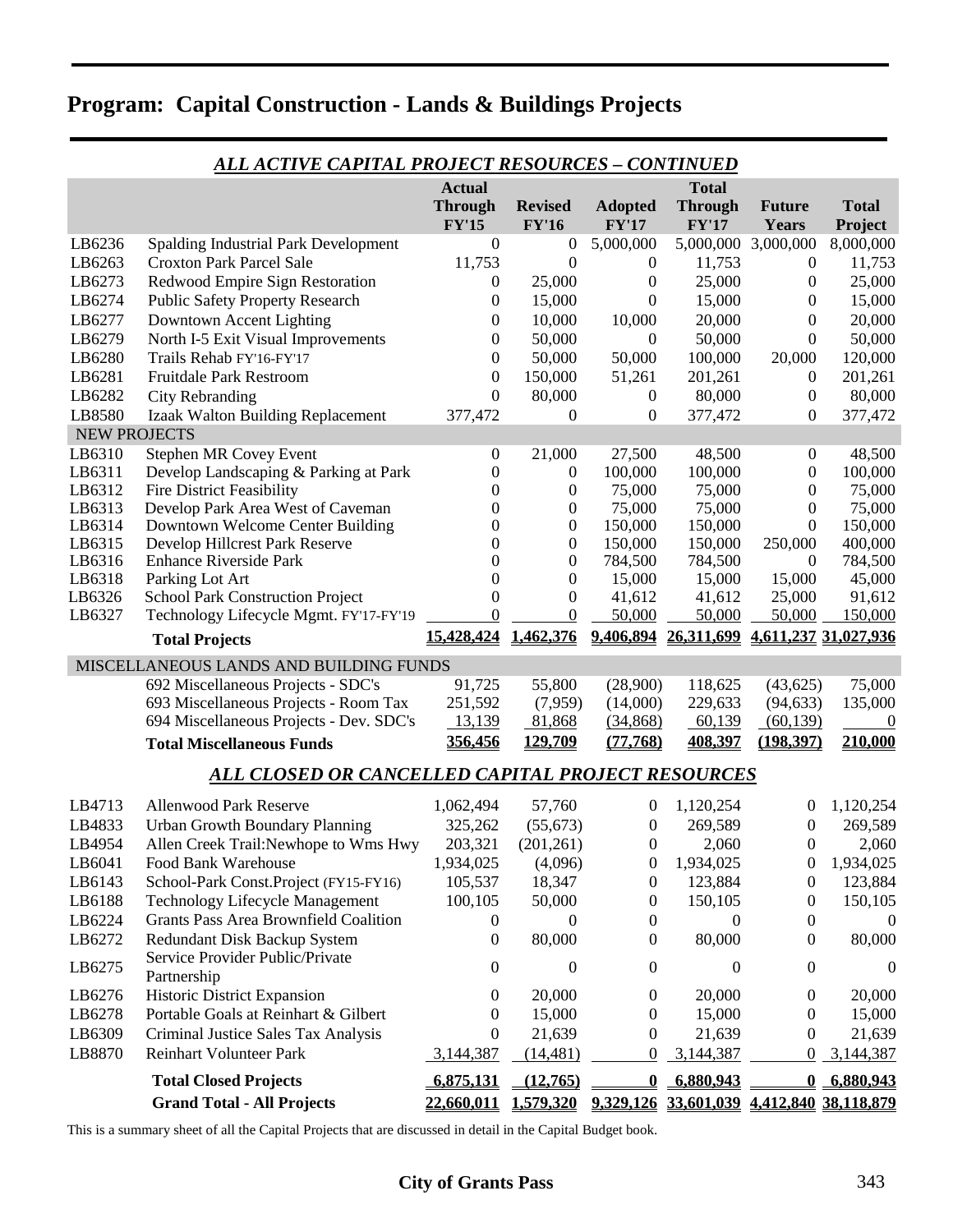| <u>ALL ACTIVE CAPITAL PROJECT SUMMARIES FOR FY'17</u> |                                                                         |                                |                                |                                |                         |                                |  |  |
|-------------------------------------------------------|-------------------------------------------------------------------------|--------------------------------|--------------------------------|--------------------------------|-------------------------|--------------------------------|--|--|
|                                                       |                                                                         | <b>Adopted</b><br><b>FY'17</b> | <b>Adopted</b><br><b>FY'17</b> | <b>Adopted</b><br><b>FY'17</b> | <b>Adopted</b><br>FY'17 | <b>Adopted</b><br><b>FY'17</b> |  |  |
|                                                       |                                                                         | <b>Beginning</b>               | <b>Revenue</b>                 | Capital                        |                         | <b>Transfers Appropriated</b>  |  |  |
|                                                       |                                                                         | <b>Fund</b>                    |                                | Outlay                         |                         | Fund                           |  |  |
|                                                       |                                                                         | <b>Balance</b>                 |                                |                                |                         | <b>Balance</b>                 |  |  |
| LB0000                                                | 691 Miscellaneous Projects - General                                    | 243,333                        | 1,431,970                      | 1,460,000                      | $\boldsymbol{0}$        | 215,303                        |  |  |
| LB4245                                                | Property Acquisition for Muni Parking                                   | 117,931                        | 0                              | $\Omega$                       | $\boldsymbol{0}$        | 117,931                        |  |  |
| LB4377                                                | Municipal Building and Land Fund                                        | 482,364                        | 40,000                         | 400,000                        | $\boldsymbol{0}$        | 122,364                        |  |  |
| LB4382                                                | <b>Industrial Financial Incentive Program</b>                           | 171,984                        | 0                              | 171,984                        | $\theta$                | $\Omega$                       |  |  |
| LB4383                                                | Non-Profit Infrastructure Incentive Prog.                               | 116,137                        | 0                              | 50,000                         | $\boldsymbol{0}$        | 66,137                         |  |  |
| LB4539                                                | Allen Creek Park Property Purchase                                      | 334,838                        | 25,000                         | $\Omega$                       | $\theta$                | 359,838                        |  |  |
| LB4564                                                | <b>City Service Center Shop Renovations</b>                             | 58,469                         | 0                              | 40,000                         | $\mathbf{0}$            | 18,469                         |  |  |
| LB4710                                                | <b>Overland Park Reserve</b>                                            | (309, 122)                     | 23,500                         | $\overline{0}$                 | $\boldsymbol{0}$        | (285, 622)                     |  |  |
| LB4832                                                | <b>River Road Reserve</b>                                               | 3,388                          | 7,612                          | 11,000                         | $\mathbf{0}$            | 0                              |  |  |
| LB4911                                                | Ramsey/Nebraska Property Sale                                           | (9,009)                        | 30,000                         | 20,991                         | $\boldsymbol{0}$        | 0                              |  |  |
| LB4955                                                | Allen Creek Trail: Ramsey to Hwy 199                                    | 109,509                        | 43,900                         | 168,900                        | $\theta$                | (15, 491)                      |  |  |
| LB5067                                                | Tree Refund Program                                                     | 4,181                          | 5,000                          | 3,000                          | $\boldsymbol{0}$        | 6,181                          |  |  |
| LB5076                                                | Allenwood Park Development                                              | $\boldsymbol{0}$               | 0                              | $\Omega$                       | $\boldsymbol{0}$        | $\overline{0}$                 |  |  |
| LB5077                                                | <b>Re-Vegetation Program</b>                                            | 76,729                         | 12,000                         | 50,000                         | $\boldsymbol{0}$        | 38,729                         |  |  |
| LB6040                                                | Economic Stimulus                                                       | 6,042                          | 0                              | 6,042                          | $\boldsymbol{0}$        | 0                              |  |  |
| LB6084                                                | Vacant Property Safety & Renovation                                     | 1,886                          | 15,000                         | 15,000                         | $\overline{0}$          | 1,886                          |  |  |
| LB6085                                                | Code and Plan Updates related to the Urban<br>Growth Boundary Expansion | 127,002                        | 0                              | 80,000                         | $\boldsymbol{0}$        | 47,002                         |  |  |
| LB6099                                                | Property Acquisition and lot line legal Fees                            | 10,019                         | 5,000                          | 15,019                         | $\boldsymbol{0}$        | 0                              |  |  |
| LB6101                                                | Business Software and E-Permitting                                      | 267,208                        | 60,000                         | 327,208                        | $\boldsymbol{0}$        | 0                              |  |  |
| LB6104                                                | <b>Woodson Park Improvements</b>                                        | 28,497                         | 0                              | 2,000                          | $\overline{0}$          | 26,497                         |  |  |
| LB6105                                                | <b>PEG Fund Projects</b>                                                | 91,364                         | 40,000                         | 85,000                         | $\boldsymbol{0}$        | 46,364                         |  |  |
| LB6108                                                | Small Business Transport. SDC Incentive                                 | 228,392                        | 0                              | 100,000                        | $\theta$                | 128,392                        |  |  |
| LB6135                                                | Urban Renewal Agency - Analysis                                         | 40,000                         | 0                              | 40,000                         | $\theta$                | 0                              |  |  |
| LB6136                                                | <b>Fuels Reduction Plan</b>                                             | 10,987                         | 0                              | 10,987                         | $\boldsymbol{0}$        | 0                              |  |  |
| LB6138                                                | Downtown Hardscape                                                      | 6,092                          | 20,000                         | 26,092                         | 0                       | $\theta$                       |  |  |
| LB6139                                                | City Entryway                                                           | 10,165                         | 20,000                         | 30,165                         | $\mathbf{0}$            | 0                              |  |  |
| LB6141                                                | Emergency Generator in Municipal Bldg.                                  | 14,418                         | 0                              | 14,418                         | $\theta$                | $\theta$                       |  |  |
| LB6142                                                | Remote Emergency Equipment(Cameras)                                     | 21,703                         | 20,000                         | 41,703                         | $\theta$                | 0                              |  |  |
| LB6184                                                | <b>Soccer Complex</b>                                                   | 104,622                        | 0                              | 104,622                        | 0                       | 0                              |  |  |
| LB6185                                                | Aerial Photography                                                      | 28,052                         | 0                              | 11,749                         | 0                       | 16,303                         |  |  |
| LB6189                                                | Existing Park & Sports Facility Rehab                                   | 8,839                          | 65,283                         | 65,283                         | 0                       | 8,839                          |  |  |
| LB6190                                                | Park Trails                                                             | 2,642                          | 30,000                         | 32,642                         | $\theta$                | $\theta$                       |  |  |
| LB6191                                                | River Access Points in Parks                                            | 35,205                         | (25,000)                       | 10,205                         | 0                       | $\theta$                       |  |  |
| LB6193                                                | Weekend Parkways-Open Streets                                           | 4,260                          | 10,000                         | 10,000                         | 0                       | 4,260                          |  |  |
| LB6197                                                | Fire Sprinkler & Structural Retrofit Grants<br>for Historic Buildings   | 240,684                        | 0                              | 240,684                        | $\theta$                | 0                              |  |  |
| LB6225                                                | <b>Fleet Maintenance Facility</b>                                       | 46,000                         | 554,000                        | 46,000                         | $\theta$                | 554,000                        |  |  |
| LB6226                                                | Park Gazebo Replacement                                                 | 283                            | 25,000                         | 25,283                         | $\theta$                | 0                              |  |  |
| LB6227                                                | <b>Reinhart Park Irrigation Conversion</b>                              | 180,396                        | 76,756                         | 257,152                        | 0                       | 0                              |  |  |

Continued on next page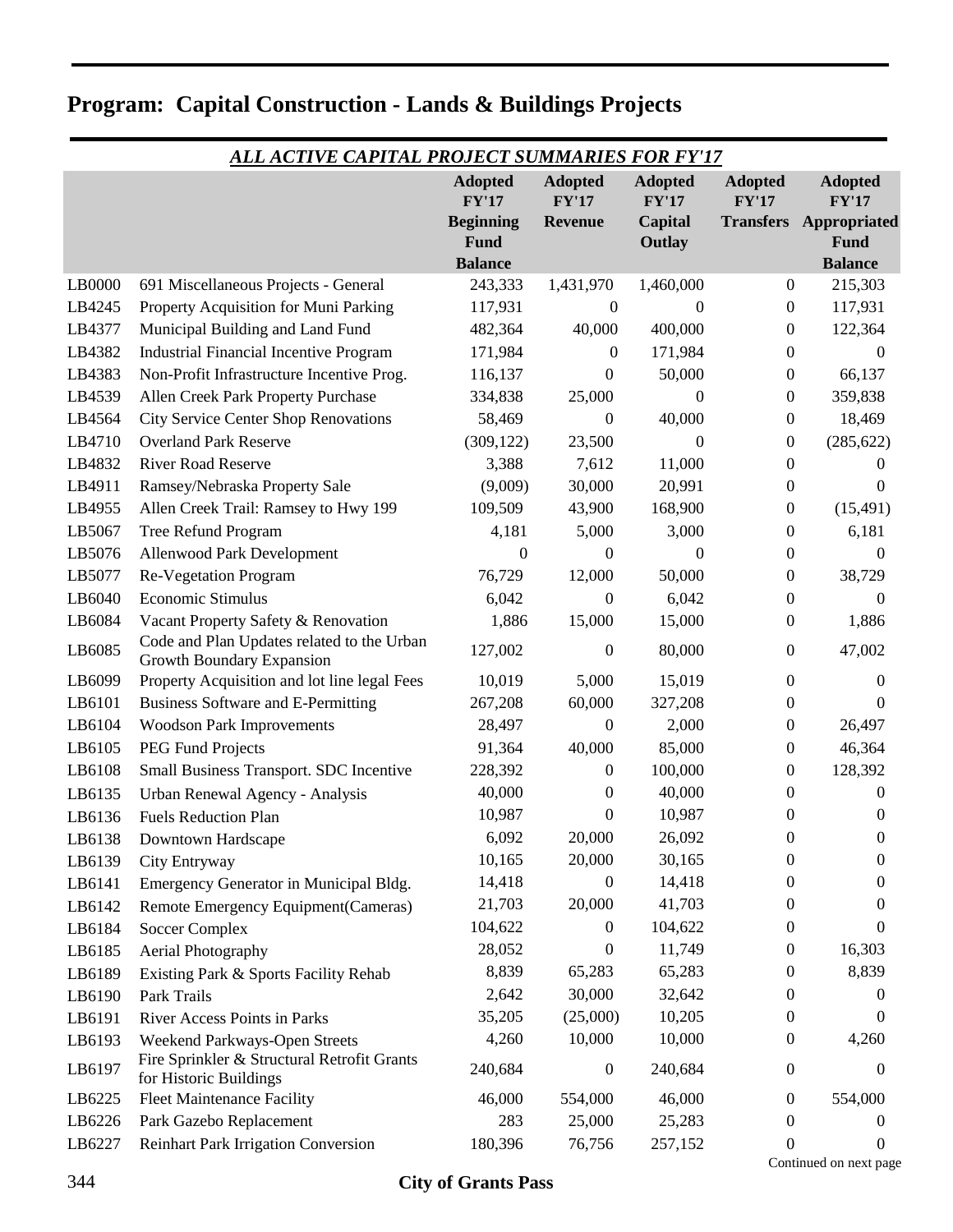| ALL ACTIVE CAPITAL PROJECT SUMMARIES FOR FY'17 - CONTINUED |                                                    |                                            |                                |                         |                         |                                                         |  |
|------------------------------------------------------------|----------------------------------------------------|--------------------------------------------|--------------------------------|-------------------------|-------------------------|---------------------------------------------------------|--|
|                                                            |                                                    | <b>Adopted</b><br>FY'17                    | <b>Adopted</b><br><b>FY'17</b> | <b>Adopted</b><br>FY'17 | <b>Adopted</b><br>FY'17 | <b>Adopted</b><br><b>FY'17</b>                          |  |
|                                                            |                                                    | <b>Beginning</b><br>Fund<br><b>Balance</b> | <b>Revenue</b>                 | Capital<br>Outlay       |                         | <b>Transfers Appropriated</b><br>Fund<br><b>Balance</b> |  |
| LB6228                                                     | Alternative Fueling Facility Design &<br>Impl.Plan | $\boldsymbol{0}$                           | 112,000                        | 112,000                 | $\boldsymbol{0}$        | $\boldsymbol{0}$                                        |  |
| LB6229                                                     | Downtown Lighting & Parking Lot<br>Improvements    | 69,335                                     | 200,000                        | 269,335                 | 0                       | $\boldsymbol{0}$                                        |  |
| LB6230                                                     | Joint Economic Development Strategic Plan          | 76,435                                     | $\overline{0}$                 | 76,435                  | 0                       | $\overline{0}$                                          |  |
| LB6231                                                     | Mountain Bike Park Improvements                    | 0                                          | $\Omega$                       | $\boldsymbol{0}$        | 0                       | $\overline{0}$                                          |  |
| LB6232                                                     | Loveless Park Improvements                         | 32,922                                     | (20,000)                       | 12,922                  | 0                       | $\mathbf{0}$                                            |  |
| LB6233                                                     | DDA and AFD Evaluation and Clean Up                | 31,000                                     | $\overline{0}$                 | 20,000                  | 0                       | 11,000                                                  |  |
| LB6235                                                     | E & F Street Landscaping                           | 12,416                                     | $\boldsymbol{0}$               | 12,416                  | 0                       | $\theta$                                                |  |
| LB6236                                                     | Spalding Industrial Park Development               | $\theta$                                   | 5,000,000                      | 5,000,000               | 0                       | $\theta$                                                |  |
| LB6263                                                     | <b>Croxton Park Parcel Sale</b>                    | 9,384                                      | 0                              | 9,384                   | 0                       | 0                                                       |  |
| LB6273                                                     | Redwood Empire Sign Restoration                    | 24,000                                     | 0                              | 24,000                  | 0                       | $\boldsymbol{0}$                                        |  |
| LB6274                                                     | <b>Public Safety Property Research</b>             | 5,000                                      | 0                              | 5,000                   | 0                       | 0                                                       |  |
| LB6277                                                     | Downtown Accent Lighting                           | $\theta$                                   | 10,000                         | 10,000                  | 0                       | 0                                                       |  |
| LB6279                                                     | North I-5 Exit Visual Improvements                 | 50,000                                     | $\boldsymbol{0}$               | 50,000                  | 0                       | $\Omega$                                                |  |
| LB6280                                                     | Trails Rehab FY'16-FY'17                           | 30,000                                     | 50,000                         | 50,000                  | 0                       | 30,000                                                  |  |
| LB6281                                                     | <b>Fruitdale Park Restroom</b>                     | 130,000                                    | 51,261                         | 181,261                 | 0                       | $\theta$                                                |  |
| LB6282                                                     | <b>City Rebranding</b>                             | 50,000                                     | $\overline{0}$                 | 50,000                  | 0                       | $\Omega$                                                |  |
| LB8580                                                     | Izaak Walton Building Replacement                  | 333,928                                    | $\boldsymbol{0}$               | $\boldsymbol{0}$        | $\boldsymbol{0}$        | 333,928                                                 |  |
|                                                            | <b>NEW PROJECTS</b>                                |                                            |                                |                         |                         |                                                         |  |
| LB6310                                                     | <b>Stephen MR Covey Event</b>                      | 8,500                                      | 27,500                         | 36,000                  | 0                       | $\boldsymbol{0}$                                        |  |
| LB6311                                                     | Develop Landscaping & Parking At Park St.          | 0                                          | 100,000                        | 100,000                 | 0                       | $\boldsymbol{0}$                                        |  |
| LB6312                                                     | <b>Fire District Feasibility</b>                   | 0                                          | 75,000                         | 75,000                  | 0                       | $\overline{0}$                                          |  |
| LB6313                                                     | Develop Park Area West of Caveman Bridge           | 0                                          | 75,000                         | 75,000                  | 0                       | $\boldsymbol{0}$                                        |  |
| LB6314                                                     | Downtown Welcome Center Building                   | 0                                          | 150,000                        | 150,000                 | 0                       | $\boldsymbol{0}$                                        |  |
| LB6315                                                     | Develop Hillcrest Park Reserve                     | 0                                          | 150,000                        | 150,000                 | 0                       | $\theta$                                                |  |
| LB6316                                                     | <b>Enhance Riverside Park</b>                      | 0                                          | 784,500                        | 350,000                 | 0                       | 434,500                                                 |  |
| LB6318                                                     | Parking Lot Art                                    | $\Omega$                                   | 15,000                         | 15,000                  | 0                       | $\theta$                                                |  |
| LB6326                                                     | <b>School Park Construction Project</b>            | 0                                          | 41,612                         | 40,000                  | 0                       | 1,612                                                   |  |
| LB6327                                                     | Technology Lifecycle Mgmt. FY'17-FY'19             | $\theta$                                   | 50,000                         | 50,000                  | $\bf{0}$                | $\theta$                                                |  |
|                                                            | <b>Total Projects</b>                              | 3,778,410                                  | 9,406,894                      | 10.896.882              | $\bf{0}$                | 2,288,422                                               |  |
|                                                            | MISCELLANEOUS LANDS AND BUILDING FUNDS             |                                            |                                |                         |                         |                                                         |  |
|                                                            | 692 Miscellaneous Projects - SDC's                 | 72,525                                     | (28,900)                       | $\overline{0}$          | 0                       | 43,625                                                  |  |
|                                                            | 693 Miscellaneous Projects - Room Tax              | 118,633                                    | (14,000)                       | $\Omega$                | 0                       | 104,633                                                 |  |
|                                                            | 694 Miscellaneous Projects - Dev. SDC's            | 85,007                                     | (34, 868)                      | $\theta$                | 0                       | 50,139                                                  |  |
|                                                            | <b>Total Miscellaneous Funds</b>                   | 276,165                                    | (77,768)                       | 0                       | 0                       | 198,397                                                 |  |
|                                                            | <b>Grand Total - All Projects</b>                  | <u>4,054,575</u>                           | <u>9,329,126</u>               | 10,896,882              |                         | 2,486,819                                               |  |